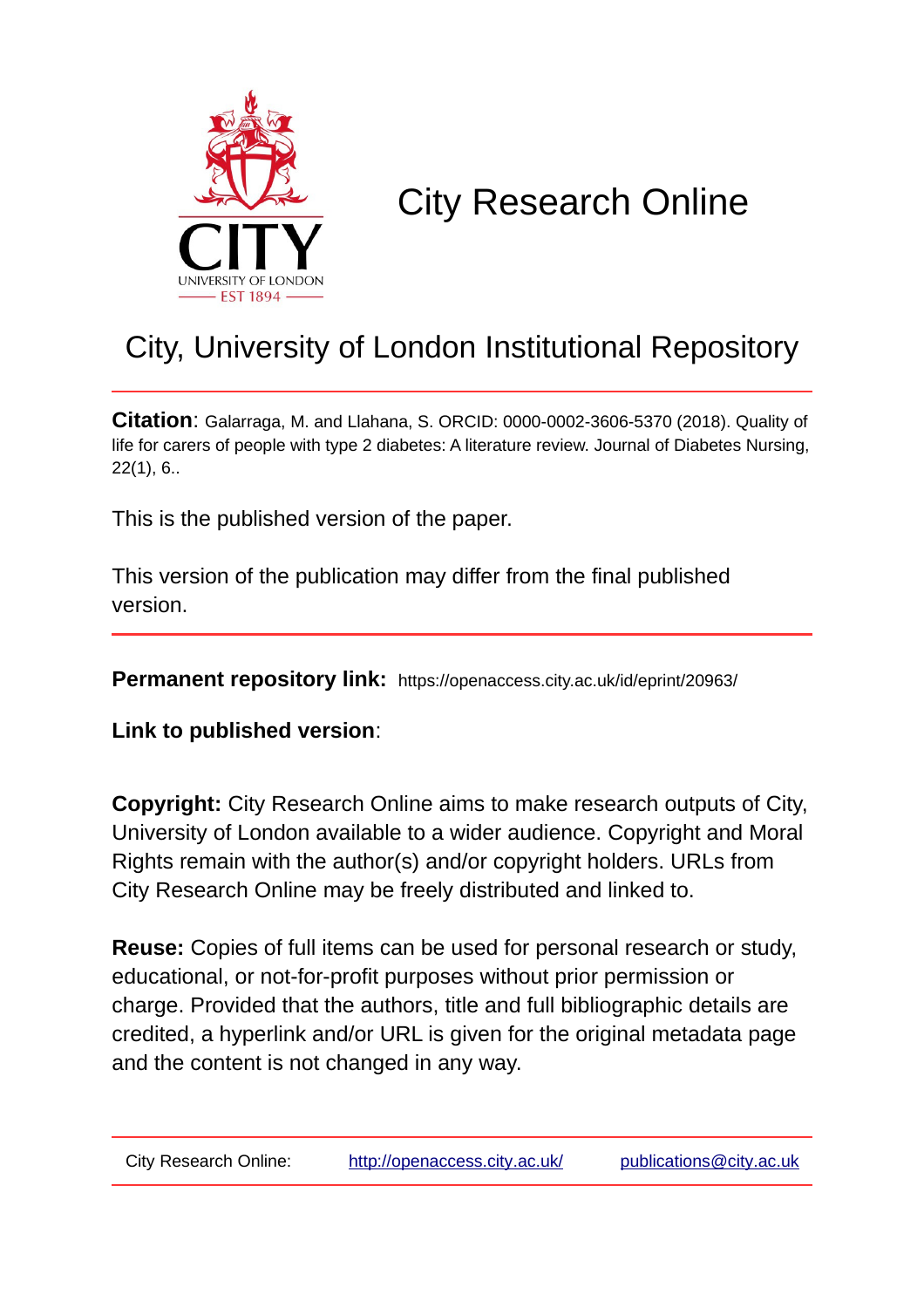# **Quality of life for carers of people with type 2 diabetes: A literature review**

**Citation:** Galarraga MM, Llhana S (2018) Quality of life for carers of people with type 2 diabetes: A literature review. *Journal of Diabetes Nursing* **22**: XX–XX

#### **Article points**

- 1. Many people with type 2 diabetes (T2D) are looked after by their carers and family members. It is essential that healthcare professionals are aware of carers' needs and how to support them.
- 2. This literature review explores the impact that T2D in adults has on carers' quality of life (QoL), and the importance of providing integrated care.
- 3. Understanding the impact that T2D has on carers' QoL can provide healthcare professionals with the necessary knowledge for addressing carers' needs. Further research is needed to address the current gap in this area.

#### **Key words**

- Carers
- Integrated care - Type 2 diabetes

#### **Authors**

Michele Miranda Galarraga is Community Nurse, Central and North-West London NHS Foundation Trust; Sofia Llahana is Consultant Nurse in Endocrinology, University College London NHS Foundation Trust

# *Michele Miranda Galarraga, Sofa Llahana*

**This scoping literature review explores the impact of type 2 diabetes (T2D) in adults on carers' quality of life (QoL) and emphasises the importance of improving carer support in order to achieve integrated care. The review was conducted in February 2015 and included articles published in English in the past 10 years exploring carers' QoL. Five articles satisfied the inclusion criteria and were critically/thematically analysed. Evidence suggests that emotional wellbeing is the QoL domain that is most affected by T2D, with depression and anxiety being reported as the most common issues. Additional domains were social functioning and economic burden. Sociodemographic and cultural differences were identified as variables that can influence carers' QoL. This literature review suggests that T2D in adults has a significant impact on carers' QoL; however, there is limited evidence to demonstrate how healthcare professionals can support carers, so further research is needed in this area to improve the provision of integrated care.** 

**A** pproximately 15 million people in England<br>live with long-term conditions, including<br>diabetes (Department of Health [DH],<br>2015a). The active involvement of carege in the live with long-term conditions, including 2015a). The active involvement of carers in the management and support of people with long-term conditions is essential, and this is addressed in several current English health policies and guidelines (NICE, 2012; NICE, 2015; DH, 2015b). This article describes the impact that type 2 diabetes (T2D) in adults has on their carers' quality of life (QoL) and addresses the crucial role that healthcare professionals have in supporting carers to provide integrated care.

### **Background and aims**

T2D is a complex long-term condition. Dunning (2014a) asserts that the management regimen should aim to minimise the effect on the person diagnosed with T2D and their lifestyle, although some modifications are necessary. The role of social

support and its influence on T2D management has been widely acknowledged, and good social support correlates with good diabetes management (Strom and Edege, 2012; Dunning, 2014b).

The NHS recognises the diversity of social support sources that people diagnosed with diabetes rely on for support, such as family, friends, and service providers. DESMOND (Diabetes Education and Self-Management for Ongoing and Newly Diagnosed; 2008a) is an education and self-management programme for people with T2D where participants are encouraged to bring a friend, family member or carer (DESMOND, 2008b). A research study found that it provides strong social support for participants, thus contributing to positive psychosocial outcomes (Khunti et al, 2012). Family members, partners or friends often take on the role of carer and are therefore a primary source of support for people with T2D.

Caregiving comes with many responsibilities;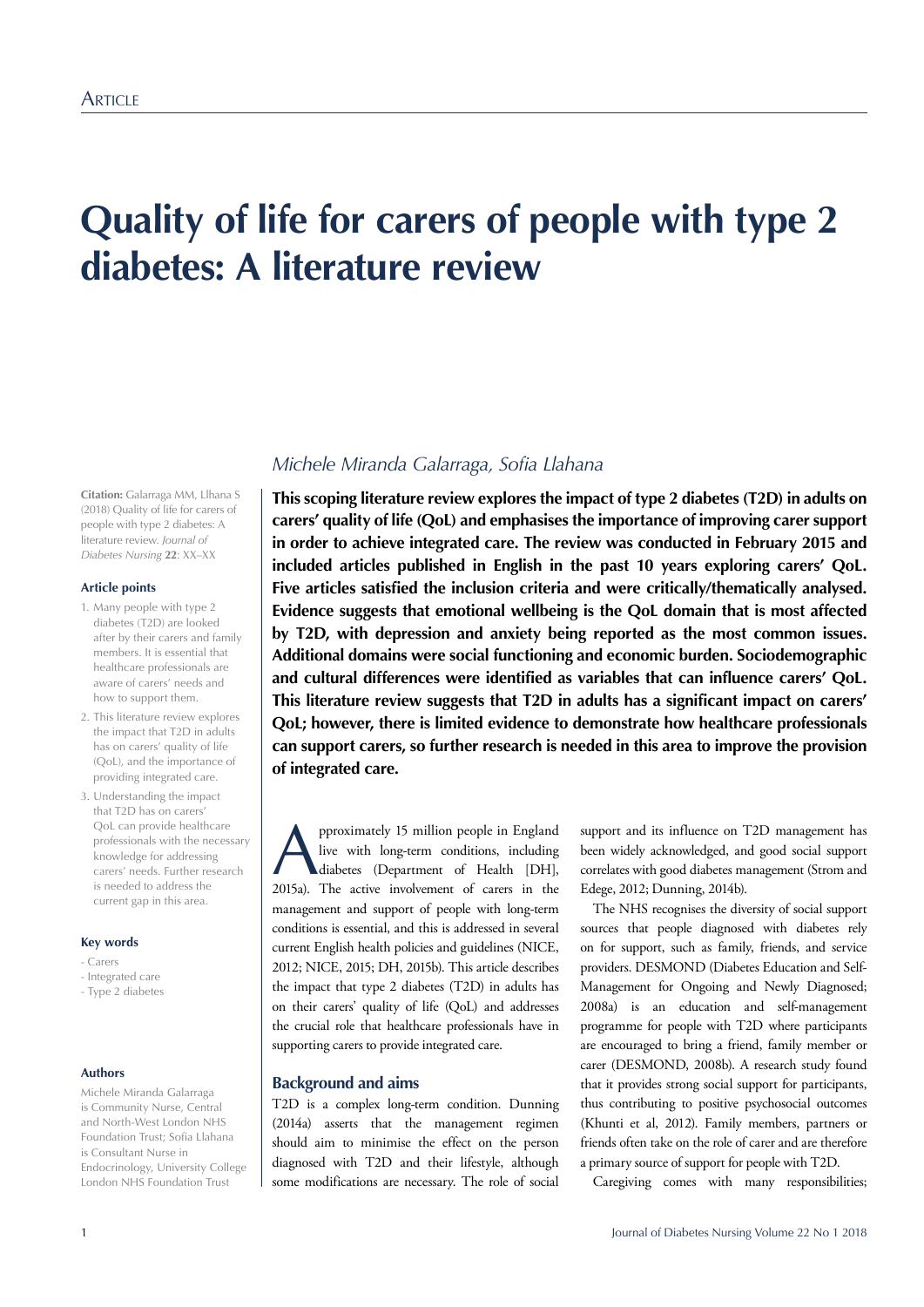research studies since the 1980s have contributed to the understanding of carers' experiences (Larkin, 2012). The DH (2015b), aware of the increasing number of carers and their needs, has been funding initiatives and projects to provide support for carers and healthcare professionals to address these needs. Similarly, the Queens Nursing Institute (QNI) undertook a consultation in 2013 to understand how district nurses are supporting carers, and identified a lack of knowledge regarding the needs of carers and how they can be supported to avoid mental or physical breakdown (Bradby, 2014).

Considering the relevance to healthcare systems of T2D and carers' role in the management of long-term conditions, the aims of this systematic review were:

- $\bullet$  To explore and discuss the impact of providing care for people with T2D on carers' QoL.
- $\bullet$  To discuss the implications for future research, education and clinical practice in order to address and improve factors that affect carers' QoL.

# **Methods**

The methodology for this scoping review was guided by the research question:

l Does caring for adults with T2D have an impact on the carers' QoL?

The search was conducted through CINAHL (Cumulative Index to Nursing and Allied Health Literature), MEDLINE (Medical Literature Analysis and Retrieval System Online), British Nursing Index (BNI) and Applied Social Sciences Index and Abstracts (ASSIA) by utilising the following keywords combined with the Boolean operators "AND" and "OR":

- type 2 diabetes [AND]
- carer [OR]
- $\bullet$  caregiver [OR]
- $\bullet$  family [OR]
- $\bullet$  next of kin [OR]
- $\bullet$  spouse [OR]
- $\bullet$  spousal [OR]
- **O** partner [OR]
- 
- $\bullet$  proxy [AND]
- $\bullet$  quality of life [OR]
- $\bullet$  QoL [OR]
- $\bullet$  health-related quality of life [OR]
- $\bullet$  physical quality of life.

The search was conducted in February 2015, and was limited to adults with T2D and articles published in English between 2005 and 2015. The method for selecting articles can be seen in *Figure 1*.

The critical appraisal and thematic analysis approach was adopted for data analysis. The appraisal tools used to guide the relevance and quality assessment process via a checklist were the Critical Appraisal Skills Programme (CASP) qualitative research appraisal tool and the Strengthening the Reporting of Observational Studies in Epidemiology (STROBE) tool (Booth et al, 2016). The thematic analysis guided the selection of key themes that emerged from this literature review, which were named and compared between the studies.

### **Results and discussion**

Five articles were selected from the scoping review. Findings were reported as main findings, thematic analysis themes, and factors that influence carers'

#### **Aims of the systematic review**

- 1. To explore and discuss the impact of providing care for people with type 2 diabetes on carers' QoL (quality of life).
- 2. To discuss the implications for future research, education and clinical practice in order to address and improve factors that affect carers' QoL.



*Figure 1. Literature search process and fndings.*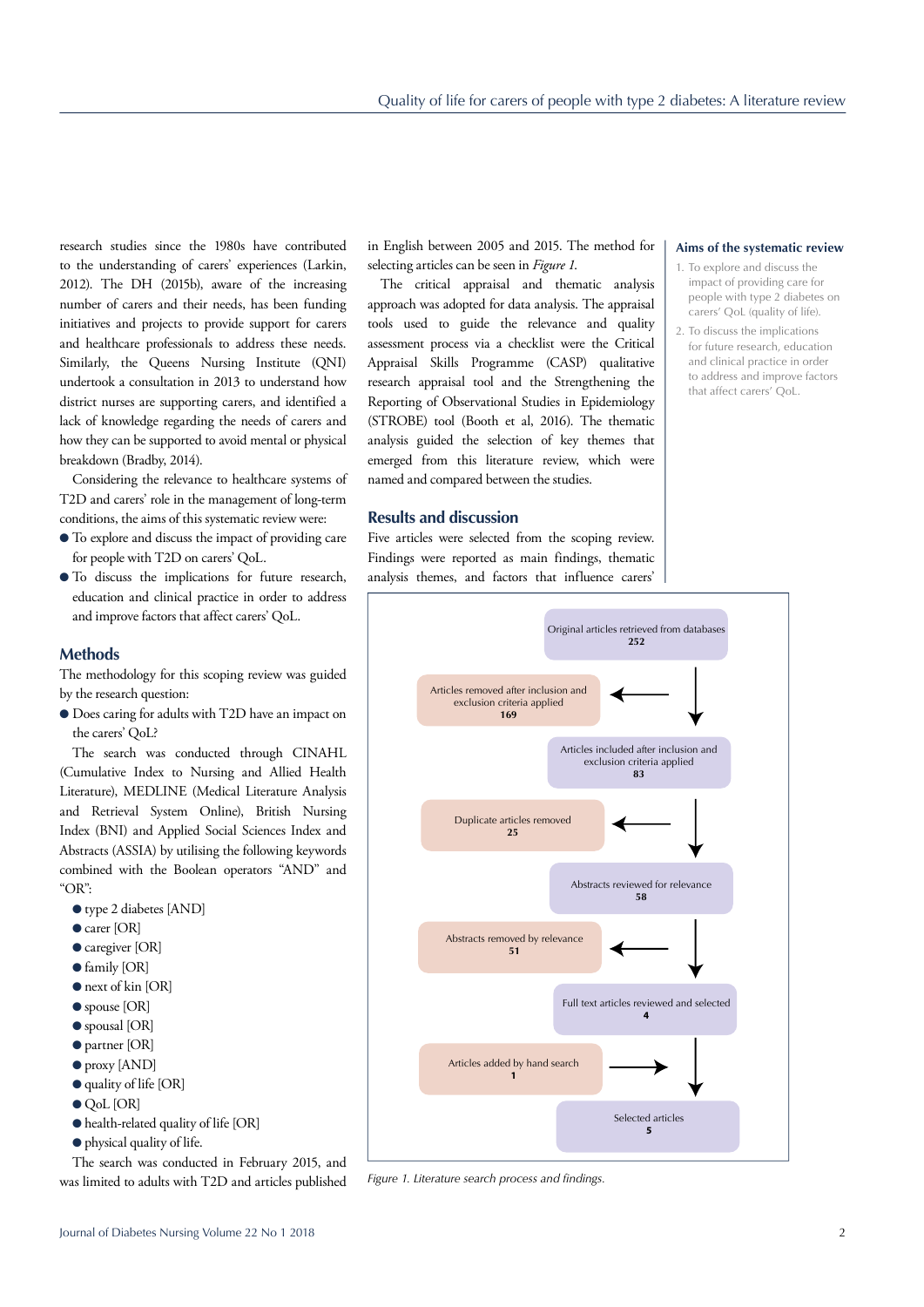#### **Page points**

- 1. Three common themes were derived from the thematic analysis: The overall impact on carers' quality of life (QoL); the domains or components of QoL affected; the economic burden placed on carers and families due to providing care to adults with type 2 diabetes.
- 2. Domains of QoL affected by caregiving were predominantly related to emotional wellbeing, in particular, anxiety and depression, and social functioning.
- 3. The factor that was identifed in three of the studies was the economic burden that caregiving placed on the carers.

QoL. In all five studies (*Table 1*), the carers were family members and the majority were female (Adawalla et al, 2006; Orvik et al, 2006; Anaforoğlu et al, 2011; Kovacs Burns et al, 2013; Scarton et al, 2014). Findings from the scoping review, the measurement tools used in the studies and their key findings are presented in *Table 1*.

# **Overall impact of T2D on carers' QoL**

Three common themes were derived from the thematic analysis:

- 1)The overall impact on carers' QoL.
- 2)The domains or components of QoL affected.
- 3)The economic burden placed on carers and families due to providing care to adults with T2D.

Participants in these studies reported that the overall impact on their QoL was neutral (Orvik et al, 2006; Kovacs Burns et al, 2013), negative (Anaforoğlu et al, 2011; Kovacs Burns et al, 2013; Scarton et al, 2014) or positive (Adawalla et al, 2006; Kovacs Burns et al, 2013).

# **Domains or components of QoL affecting carers due to providing care to adults with T2D Emotional wellbeing**

Domains of QoL affected by caregiving were predominantly related to emotional wellbeing, in particular, anxiety and depression, and social functioning. Almost half of the participants  $(n=893, 44.6%)$  in the study by Kovacs Burns et al (2013) reported that caregiving had a negative impact on their lives, specifically their emotional wellbeing, which was measured using the DIDP-FM (DAWN Impact Diabetes Profile Family Members) measurement tool. Similarly, this impact on emotional wellbeing was a common outcome found in a study by Scarton et al  $(2014)$ .

Anxiety was considerable in female carers in the study by Anaforoğlu et al (2011). They reported significantly lower scores than their male counterparts on the mental health assessment tool 36-Item Short Form Health Survey (SF-36; *P*=0.001) and the Trait Anxiety Inventory (STAI-TX2; *P*=0.041). Kovacs Burns et al (2013) reported that the possibility of hypoglycaemic events was a worry for 61.3% (*n*=1197) of carers. In contrast, Adawalla et al (2006) reported that the presence of complications related to diabetes had no significant impact on carers' QoL.

Depression was a significant finding in the study by Anaforoğlu et al (2011), with 64% (*n*=32) of carers reporting significantly higher Beck Depression Inventory (BDI) scores compared to 27.8% (*n*=15) in the control group (*P*=0.001). Conversely, only 11.6% (*n*=239) of carers in Kovacs Burns et al (2013) reported symptoms of depression on the World Health Organisation (WHO) 5-Item Well-Being Index.

#### **Social functioning**

The second QoL domain that was affected was social functioning. Participants in the study by Anaforoğlu et al (2011) had significantly lower social functioning scores compared to the control group (*P*<0.005); however, only 19.8% (*n*=461) of participants in Kovacs Burns et al (2013) reported that caregiving impacted on their relationships.

#### **Economic burden**

The factor that was identified in three of the studies was the economic burden that caregiving placed on the carers (Orvik et al, 2006; Kovacs Burns et al, 2013; Scarton et al, 2014). A third (*n*=700, 35.2%) of the participants in Kovacs Burns et al (2013) reported that caregiving impacted negatively on their financial situation, as measured by the DIDP-FM. Orvik et al (2006) reported that 41% (*n*=31) of participants found the economic burden to be a consequence of their partner having diabetes. All participants (*n*=32) in Scarton et al (2014) expressed financial concerns; this was more profound for the majority of African-American caregivers (*n*=8, 81.8%).

#### **Validated QoL tools used**

Four of the studies used validated QoL tools. The SF-36 was used by Orvik et al (2006) and Anaforoğlu et al (2011), and the WHO QoL-BREF by Adawalla et al (2006) and Kovacs Burns et al (2013). These QoL scales have been tested, and show reliability and convergent validity in the assessment of QoL domains (Castro et al, 2014). Therefore, data from the studies discussed in this review present significant evidence regarding the impact on the QoL for carers of people with T2D.

Validated scales were also used to measure additional QoL domains and emotional wellbeing issues such as depression and anxiety. Anaforoğlu et al (2011) used the BDI to assess carers' depression, and the State-Trait Anxiety Inventory (STAI-TX1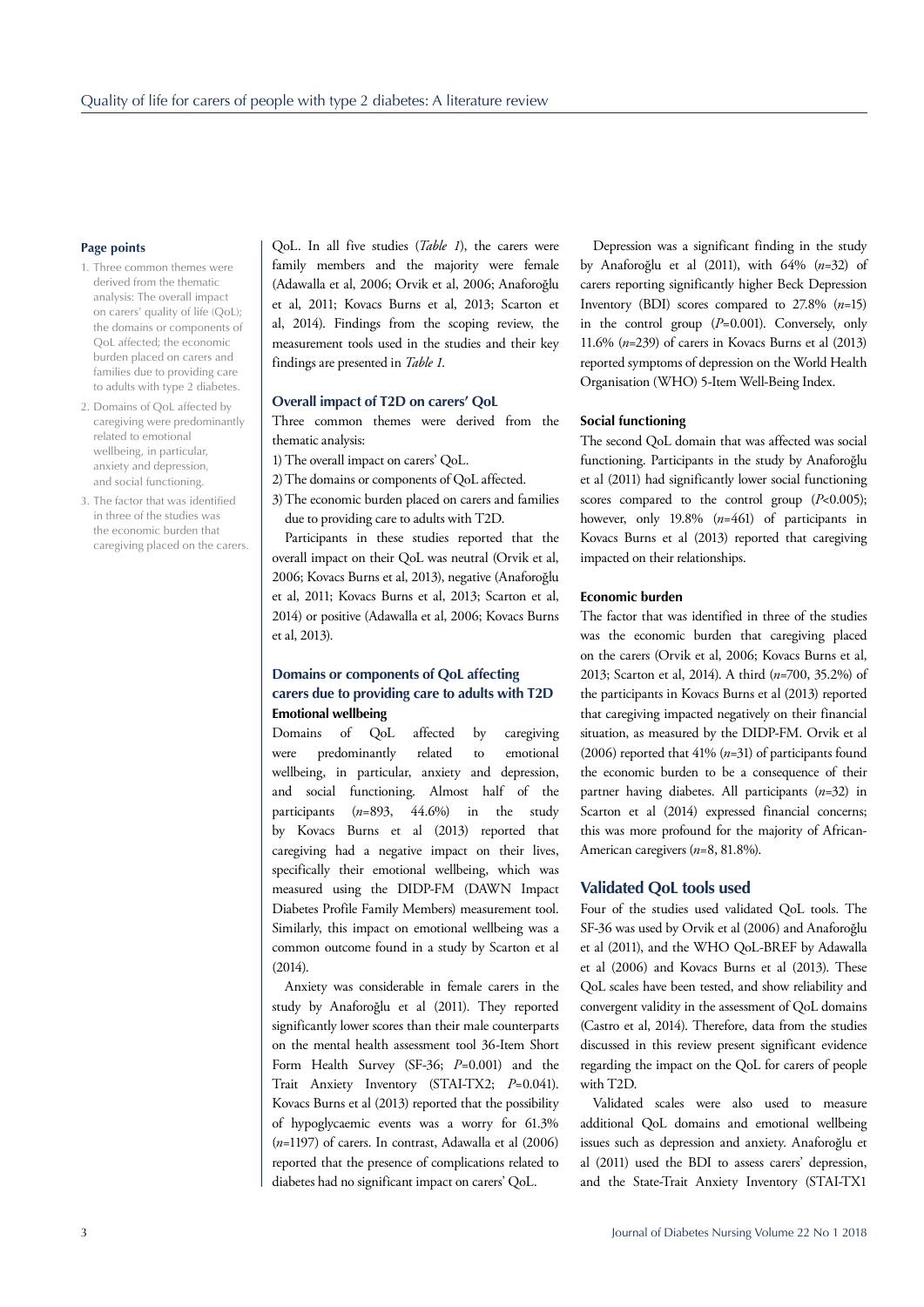| Study reference and<br>location                                                                                                        | Number of participants                                                                                                                  | ype of diabetes               | diabetes diagnosis<br>Time since | Measurement tools used                                                                                                                       | Key findings                                                                                                                                                                                                                                                                     |
|----------------------------------------------------------------------------------------------------------------------------------------|-----------------------------------------------------------------------------------------------------------------------------------------|-------------------------------|----------------------------------|----------------------------------------------------------------------------------------------------------------------------------------------|----------------------------------------------------------------------------------------------------------------------------------------------------------------------------------------------------------------------------------------------------------------------------------|
| Anaforoglu et al (2012)<br>Tarbzon, Turkey.                                                                                            | 50 carers of people with T2D.<br>• 104 participants:                                                                                    | Type 2 diabetes               | At least 6 months                | SF-36<br>$\bullet$ BDI                                                                                                                       | their male counterparts on the mental health component<br>• Female carers reported significantly lower scores than<br>of the SF-36 ( $P=0.001$ ) and the STAI-TX2 ( $P=0.041$ ).                                                                                                 |
|                                                                                                                                        | group (healthy relatives of the<br>54 participants in the control<br>hospital staff).                                                   |                               |                                  | State anxiety (STAI-TX1) and<br>trait anxiety (STAI-TX2).                                                                                    | scores compared to $27.8\%$ ( $n=15$ ) in the control group<br>$\bullet$ 64% (n=32) of carers reported significantly higher BDI<br>$(P=0.001)$ .                                                                                                                                 |
|                                                                                                                                        |                                                                                                                                         |                               |                                  |                                                                                                                                              | • Carers had significantly lower social functioning scores<br>compared to the control group $(P<0.005)$ .                                                                                                                                                                        |
| Khartoum, Wad Medani,<br>Awadalla et al (2006)<br>Atbara, Sudan.                                                                       | - 139 people from the general<br>- 135 carers of people with T2D<br>-105 carers of people with T1D<br>• 379 participants:<br>population | Type 1 and type 2<br>diabetes | At least one year                | WHOQOL-BREF instrument<br>• Modified version of the<br>WHOQOL-BREF                                                                           | Complications related to diabetes had no significant<br>impact on carers' QoL.                                                                                                                                                                                                   |
| Canada, China, Denmark,<br>Kovacs Burns et al (2013)<br>Italy, Japan, Mexico, the<br>France, Germany, India,<br>17 countries (Algeria, | 510 carers of people with T1D<br>-1268 carers of people with<br>•2055 carers:<br>T <sub>2</sub> D                                       | Type 1 and type 2<br>diabetes | At least 12 months               | DIDP-FM<br>$\bullet$ PAID-5<br><b>DFEPI</b>                                                                                                  | $\bullet$ 44.6% ( $n=893$ ) reported that caregiving had a negative<br>$\bullet$ 61.3% (n=1197) of carers reported worry about<br>$\bullet$ 11.6% (n=239) of carers reported symptoms of<br>impact on their lives, specifically on emotional wellbeing.<br>hypoglycaemic events. |
| Russian Federation, Spain,<br>Turkey, the UK and the<br>Netherlands, Poland,<br>USA).                                                  | - 277 carers were unsure about<br>the diabetes type                                                                                     |                               |                                  | $\bullet$ WHO 5 item-measure of<br>· WHOQOL-BREF<br>well-being                                                                               | $\bullet$ 19.8% (n=461) of participants reported that caregiving<br>impacted on their relationships.<br>depression.                                                                                                                                                              |
|                                                                                                                                        |                                                                                                                                         |                               |                                  |                                                                                                                                              | • 35.2% ( $n=700$ ) of the carers reported that caregiving<br>impacted negatively on their financial situation.                                                                                                                                                                  |
| Orvik E et al (2006)<br>Oslo, Norway.                                                                                                  | 75 carers                                                                                                                               | Type 2 diabetes               | Up to 14 years                   | question about their own health<br>2. Additional questions (five<br>related to diabetes and one<br>compared to their partners.<br>$1. SF-36$ | $\bullet$ 41% ( $n=31$ ) of participants found the economic burden<br>to be a consequence of their partner having diabetes.                                                                                                                                                      |
| Scarton et al (2014)<br>Midwestern USA.                                                                                                | 32 carers                                                                                                                               | Type 2 diabetes               | Average of 8 years               | interviews (12 open-ended<br>Telephone semi-structured<br>questions)                                                                         | $\bullet$ All participants ( $n=32$ ) expressed financial concerns; this<br>was more profound for the majority of African-American<br>caregivers (n=8, 81.8%).                                                                                                                   |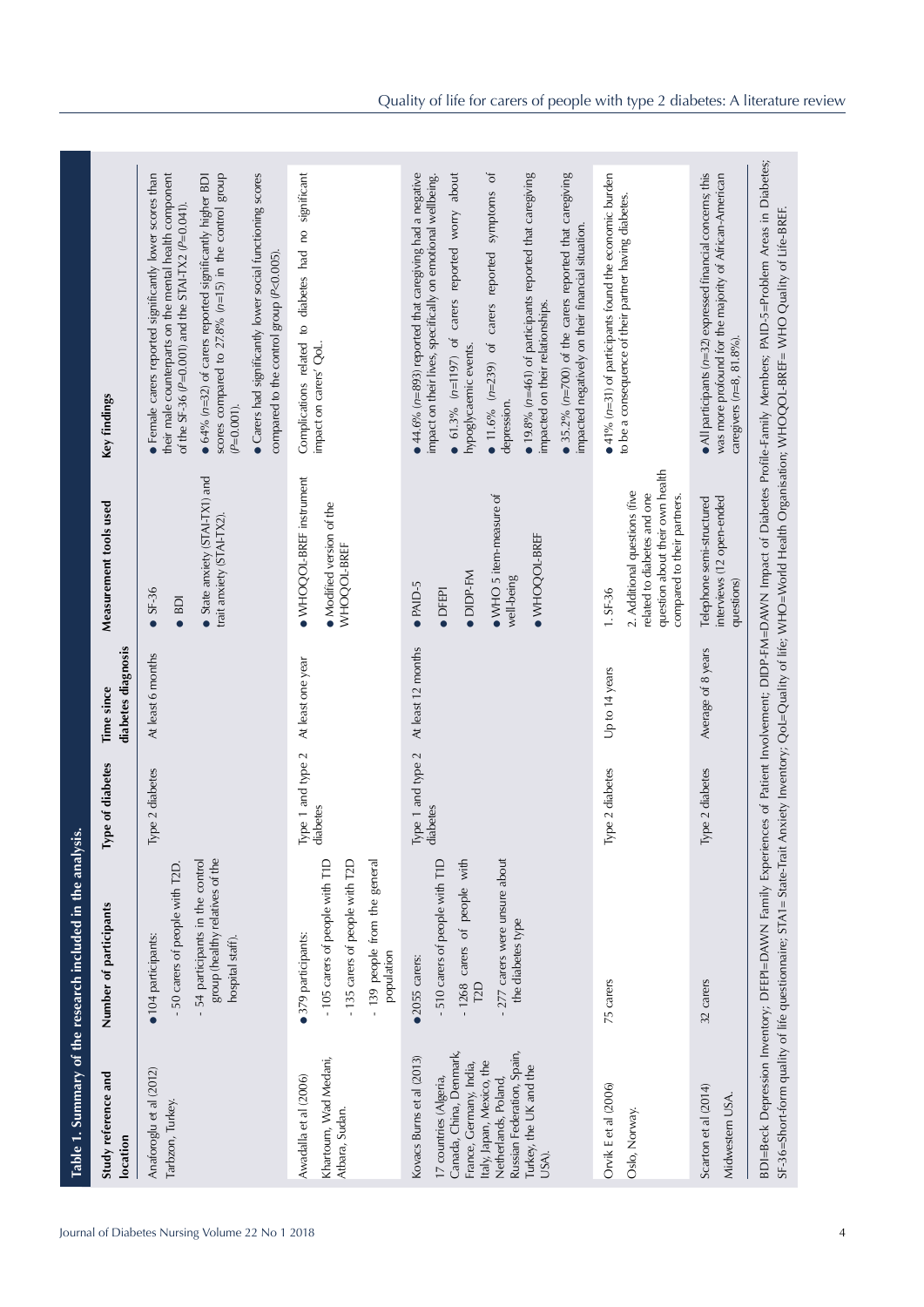# **Page points**

- 1. The time from diagnosis for people with type 2 diabetes (T2D) in these studies ranged from 6 months to 14 years, and the cumulative period that their carers and family members provided care for is worth noting as a QoL (quality of life)-infuencing factor. The total amount of time devoted to caring infuenced the QoL scores.
- 2. The overall impact on carers' QoL was reported as neutral or positive, but many carers also reported a negative impact in relation to their experience.
- 3. The existing evidence suggests that carers have impaired emotional wellbeing, particularly in terms of depression and anxiety. In addition, carers reported that caregiving has a negative impact on their social functioning and that they are faced with a financial burden and constraints as a result of providing care to adults with T2D.

and STAI-TX2) to assess anxiety. Kovacs Burns et al (2013) used the WHO 5-Item Well-Being Index (Topp et al, 2015) and a number of questions developed by the authors to measure problem areas in diabetes, family experience of patient involvement, and the impact of diabetes in diverse aspects of family members' lives. The fact that different scales and non-validated measures were used in the aforementioned studies presents difficulties in determining the most suitable tool to assess the QoL of carers of adults with T2D.

#### **Critical and thematic analyses overview**

The time from diagnosis for people with T2D in these studies ranged from 6 months to 14 years, and the cumulative period that their carers and family members provided care for is worth noting as a QoL-influencing factor. The total amount of time devoted to caring influenced the QoL scores. This was supported in a study by Hirst (2005), in which rates of onset and recurrence of psychological distress were higher in carers who provided longer periods of care per week (over 20 hours), compared to their counterparts who were providing 10–19 hours and less than 10 hours of care, respectively.

The thematic analyses provided an overview of the QoL domains that were affected by providing care to adults with T2D. The overall impact on carers' QoL was reported as neutral or positive, but many carers also reported a negative impact in relation to their experience. Three of the studies highlighted carer's emotional wellbeing as an important factor (Anaforoğlu et al, 2011; Kovacs Burns et al, 2013; Scarton et al, 2014). These findings are supported by Golics et al (2013), who reported that 92% (*n*=122) of carers of people with long-term conditions found that caregiving had a negative impact on their emotional wellbeing.

The financial demands and constraints of caring for people with T2D were identified as issues by Scarton et al (2014) and Orvik et al (2006). This is supported by findings from a survey of carers in the UK, where almost three quarters of respondents were worried that financial difficulties were affecting their health (Carers UK, 2016).

The impact on the social functioning component was less prominent than on emotional wellbeing and may have been influenced by sociodemographic differences, carers' needs and knowledge regarding T2D care, and cultural differences (Adawalla et al, 2006; Orvik et al, 2006; Anaforoğlu et al, 2011; Kovacs Burns et al, 2013; Scarton et al, 2014). A variety of factors related to poor social functioning were identified in the studies including: impaired social life (Scarton et al, 2014); the frustration of not knowing how to provide excellent care for the person with T2D (Kovacs Burns et al, 2013); and a general negative impact on social function (Orvik et al, 2006; Anaforoğlu et al, 2011). Although a detailed investigation and discussion into this is beyond the scope of this review, it is an area that warrants further research.

#### **Study limitations**

This scoping review has discussed existing evidence on the impact that caring for adults with T2D has on the QoL of carers, partners and family members. There are a few limitations, however, including: the small number of studies analysed; the use of different measurement tools in each study; and the variable amount of time devoted by carers to caregiving. With these limitations, we are unable to generalise findings and draw concrete conclusions for recommendations. In addition, only Kovacs Burns et al (2013) included participants from the UK, although one can argue that geographical parameters are not a limitation to generalising findings, especially as participants from all 16 countries in this study reported similar experiences.

Despite this limitation, the existing evidence suggests that carers have impaired emotional wellbeing, particularly in terms of depression and anxiety. In addition, carers reported that caregiving has a negative impact on their social functioning and that they are faced with a financial burden and constraints as a result of providing care to adults with T2D.

#### **Conclusion**

In the NHS outcomes framework, the carers' health-related quality of life is an important factor (DH, 2016), and addressing this is of paramount importance for integrated care. The assessment of carers' QoL is a recommended component in the training pathway for district/community nursing in order to empower carers and meet their needs (DH, 2015b). This component is important in district nursing with regard to working collaboratively with